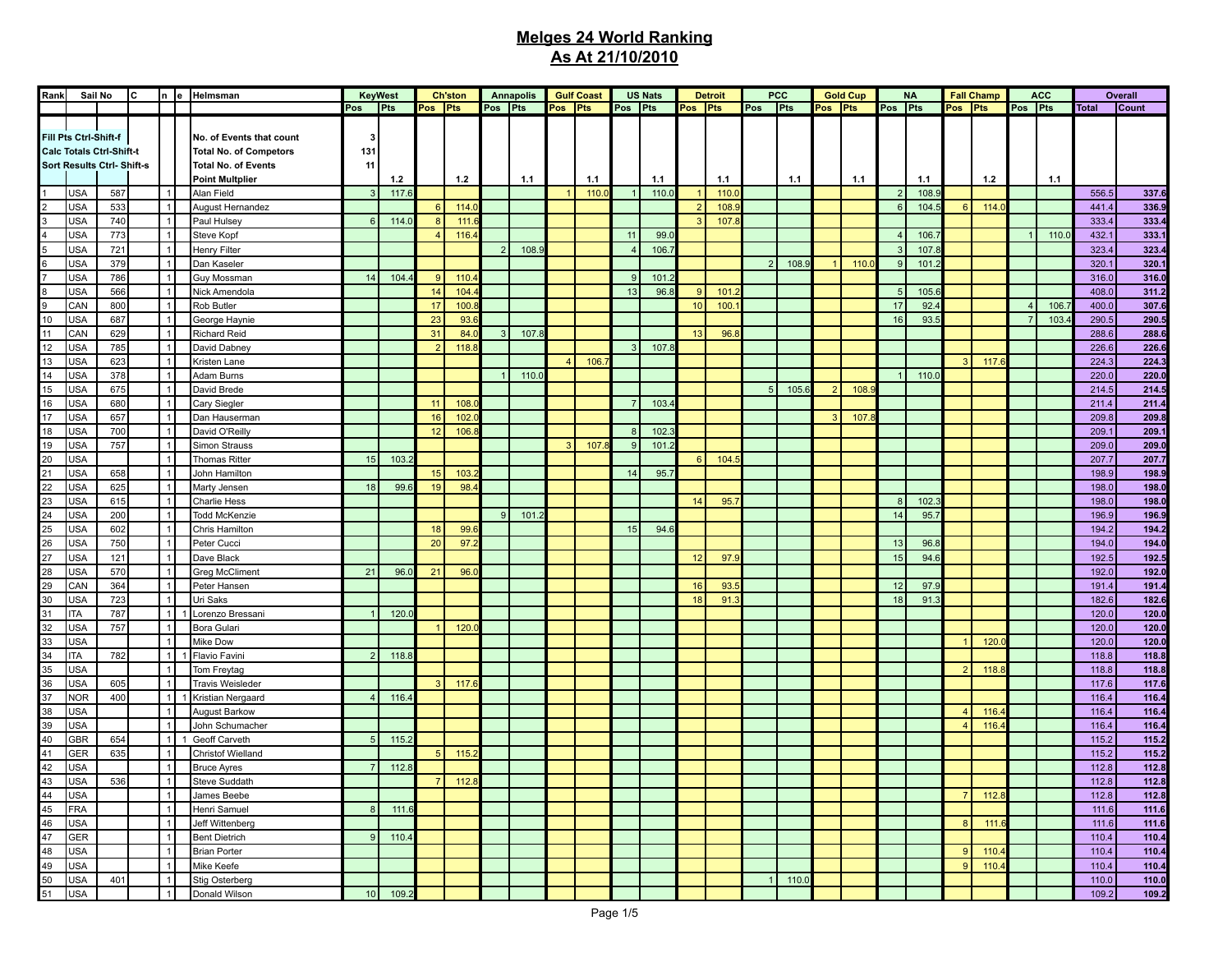| 52                | USA        | 736  | $\overline{1}$ | <b>Henry Colie</b>             |                 |       | 10 <sup>1</sup> | 109. |                 |       |                  |      |                |      |                |      |                |       |                 |      |           |      |    |       |                 |       | 109.2 | 109.2 |
|-------------------|------------|------|----------------|--------------------------------|-----------------|-------|-----------------|------|-----------------|-------|------------------|------|----------------|------|----------------|------|----------------|-------|-----------------|------|-----------|------|----|-------|-----------------|-------|-------|-------|
| 53                | <b>USA</b> |      | $\overline{1}$ | Scott Nixon                    |                 |       |                 |      |                 |       | 2 <sup>1</sup>   |      |                |      |                |      |                |       |                 |      |           |      |    |       |                 |       |       |       |
|                   |            | 631  |                |                                |                 |       |                 |      |                 |       |                  | 108. |                |      |                |      |                |       |                 |      |           |      |    |       |                 |       | 108.9 | 108.9 |
| $\frac{54}{55}$   | <b>USA</b> | 785  | $\overline{1}$ | JC Raby                        |                 |       |                 |      |                 |       |                  |      | 21             | 108. |                |      |                |       |                 |      |           |      |    |       |                 |       | 108.9 | 108.9 |
|                   | <b>USA</b> | 622  | $\overline{1}$ | Gary Schwarting                |                 |       |                 |      |                 |       |                  |      |                |      |                |      |                |       |                 |      |           |      |    |       | $\overline{2}$  | 108.5 | 108.9 | 108.9 |
| 56                | <b>USA</b> |      | $\mathbf{1}$   | Loren Colahan                  | 11              | 108.  |                 |      |                 |       |                  |      |                |      |                |      |                |       |                 |      |           |      |    |       |                 |       | 108.0 | 108.0 |
| 57                | <b>USA</b> |      | $\mathbf{1}$   | Mike Stewart                   |                 |       |                 |      |                 |       |                  |      |                |      |                |      |                |       |                 |      |           |      | 11 | 108.  |                 |       | 108.0 | 108.0 |
| 58                | <b>USA</b> | 637  | $\mathbf{1}$   | Keith Hammer                   |                 |       |                 |      |                 |       |                  |      |                |      |                |      | 3              | 107.  |                 |      |           |      |    |       |                 |       | 107.8 | 107.8 |
| 59                | <b>USA</b> | 719  | $\overline{1}$ | Joe Blouin                     |                 |       |                 |      |                 |       |                  |      |                |      |                |      |                |       |                 |      |           |      |    |       | $\mathbf{3}$    | 107.8 | 107.8 | 107.8 |
| 60                | <b>SWE</b> |      | $\mathbf{1}$   | Arne Larssen                   | 12              | 106.  |                 |      |                 |       |                  |      |                |      |                |      |                |       |                 |      |           |      |    |       |                 |       | 106.8 | 106.8 |
| 61                | <b>USA</b> |      | $\mathbf{1}$   | Jimmy Frisinjer                |                 |       |                 |      |                 |       |                  |      |                |      |                |      |                |       |                 |      |           |      | 12 | 106.  |                 |       | 106.8 | 106.8 |
| 62                | <b>USA</b> | 718  | $\overline{1}$ | Michael McGuckin               |                 |       |                 |      | $\overline{4}$  | 106.7 |                  |      |                |      |                |      |                |       |                 |      |           |      |    |       |                 |       | 106.7 | 106.7 |
| 63                | <b>USA</b> | 619  | $\overline{1}$ | Jennifer Wilson                |                 |       |                 |      |                 |       |                  |      | 4 <sup>1</sup> | 106. |                |      |                |       |                 |      |           |      |    |       |                 |       | 106.7 | 106.7 |
| 64                | <b>USA</b> | 613  | $\overline{1}$ | Mike Dow                       |                 |       |                 |      |                 |       |                  |      |                |      | $\overline{4}$ | 106. |                |       |                 |      |           |      |    |       |                 |       | 106.7 | 106.7 |
| 65                | <b>USA</b> | 243  | $\overline{1}$ | Glenn Klute                    |                 |       |                 |      |                 |       |                  |      |                |      |                |      | $\vert$        | 106.7 |                 |      |           |      |    |       |                 |       | 106.7 | 106.7 |
| 66                | <b>USA</b> | 52   | $\overline{1}$ | Mike Roberts/Tony Beal         |                 |       |                 |      |                 |       |                  |      |                |      |                |      |                |       | $\overline{4}$  | 106. |           |      |    |       |                 |       | 106.7 | 106.7 |
| 67                | <b>USA</b> |      | $\overline{1}$ | Elizabeth Harned               | 13              | 105.6 |                 |      |                 |       |                  |      |                |      |                |      |                |       |                 |      |           |      |    |       |                 |       | 105.6 | 105.0 |
| 68                | <b>USA</b> | 725  | $\overline{1}$ | Robby Wilkins                  |                 |       | 13              | 105. |                 |       |                  |      |                |      |                |      |                |       |                 |      |           |      |    |       |                 |       | 105.6 | 105.0 |
| 69                | <b>USA</b> | 660  | $\overline{1}$ | <b>Byron Marchant</b>          |                 |       |                 |      | 5               | 105.6 |                  |      |                |      |                |      |                |       |                 |      |           |      |    |       |                 |       | 105.6 | 105.0 |
| 70                | <b>USA</b> | 62   | $\overline{1}$ |                                |                 |       |                 |      |                 |       | 5                |      |                |      |                |      |                |       |                 |      |           |      |    |       |                 |       | 105.6 |       |
| 71                | <b>USA</b> | 685  | $\overline{1}$ | Ryan Glaze                     |                 |       |                 |      |                 |       |                  | 105. |                |      |                |      |                |       |                 |      |           |      |    |       |                 |       |       | 105.0 |
|                   |            |      |                | Dan Wright                     |                 |       |                 |      |                 |       |                  |      |                |      | 5              | 105. |                |       |                 |      |           |      |    |       |                 |       | 105.6 | 105.0 |
| $72$              | <b>USA</b> | 689  | $\overline{1}$ | John Downing                   |                 |       |                 |      |                 |       |                  |      |                |      |                |      |                |       | 5               | 105. |           |      |    |       |                 |       | 105.6 | 105.0 |
| 73                | <b>USA</b> |      | $\overline{1}$ | Bowen/Ledsworth                |                 |       |                 |      |                 |       |                  |      |                |      |                |      |                |       |                 |      |           |      | 13 | 105.6 |                 |       | 105.6 | 105.0 |
| 74                | <b>USA</b> | 656  | $\overline{1}$ | James Whatmore                 |                 |       |                 |      |                 |       |                  |      |                |      |                |      |                |       |                 |      |           |      |    |       | 5               | 105.6 | 105.6 | 105.0 |
| 75                | <b>USA</b> | 568  | $\overline{1}$ | <b>Bill Carlton/Bill Blank</b> |                 |       |                 |      | 6               | 104.5 |                  |      |                |      |                |      |                |       |                 |      |           |      |    |       |                 |       | 104.5 | 104.5 |
| 76                | <b>USA</b> | 420  | $\overline{1}$ | Jack Kern                      |                 |       |                 |      |                 |       | $6 \overline{6}$ | 104. |                |      |                |      |                |       |                 |      |           |      |    |       |                 |       | 104.5 | 104.5 |
| 77                | <b>USA</b> | 769  | $\overline{1}$ | Kevin Dooley                   |                 |       |                 |      |                 |       |                  |      | 6 <sup>1</sup> | 104. |                |      |                |       |                 |      |           |      |    |       |                 |       | 104.5 | 104.5 |
| 78                | <b>USA</b> | 458  | $\overline{1}$ | Jeremy Wallace                 |                 |       |                 |      |                 |       |                  |      |                |      |                |      | 6 <sup>1</sup> | 104.  |                 |      |           |      |    |       |                 |       | 104.5 | 104.5 |
| 79                | <b>USA</b> | 24   | $\overline{1}$ | Kevin Clark                    |                 |       |                 |      |                 |       |                  |      |                |      |                |      |                |       | $6\overline{6}$ | 104. |           |      |    |       |                 |       | 104.5 | 104.5 |
| 80                | <b>USA</b> | 74   | $\overline{1}$ | <b>Greiner Hobss</b>           |                 |       |                 |      |                 |       |                  |      |                |      |                |      |                |       |                 |      |           |      |    |       | $6\overline{6}$ | 104.  | 104.5 | 104.5 |
| 81                | <b>USA</b> |      | $\overline{1}$ | Gerrit Henry                   |                 |       |                 |      |                 |       |                  |      |                |      |                |      |                |       |                 |      |           |      | 14 | 104.  |                 |       | 104.4 | 104.4 |
| 82                | <b>USA</b> | 606  | $\overline{1}$ | <b>Brad Jungels</b>            |                 |       |                 |      | $\overline{7}$  | 103.  |                  |      |                |      |                |      |                |       |                 |      |           |      |    |       |                 |       | 103.4 | 103.4 |
| 83                | <b>USA</b> | 494  | $\overline{1}$ | Andrew Walford                 |                 |       |                 |      |                 |       | $\overline{7}$   | 103. |                |      |                |      |                |       |                 |      |           |      |    |       |                 |       | 103.4 | 103.4 |
| 84                | <b>GBR</b> | 593  | $\overline{1}$ | Peter Shumaker                 |                 |       |                 |      |                 |       |                  |      |                |      | $\overline{7}$ | 103. |                |       |                 |      |           |      |    |       |                 |       | 103.4 | 103.4 |
| 85                | <b>USA</b> | 124  | $\overline{1}$ | Rod Buck                       |                 |       |                 |      |                 |       |                  |      |                |      |                |      | 7 <sup>1</sup> | 103.  |                 |      |           |      |    |       |                 |       | 103.4 | 103.4 |
| 86                | <b>USA</b> | 77   | $\overline{1}$ | Robert Harf                    |                 |       |                 |      |                 |       |                  |      |                |      |                |      |                |       | $\overline{7}$  | 103. |           |      |    |       |                 |       | 103.4 | 103.4 |
| 87                | <b>USA</b> |      | $\mathbf{1}$   | Ken Gray                       |                 |       |                 |      |                 |       |                  |      |                |      |                |      |                |       |                 |      | <b>71</b> | 103  |    |       |                 |       | 103.4 | 103.4 |
| 88                | <b>USA</b> |      | $\mathbf{1}$   | John Simms                     |                 |       |                 |      |                 |       |                  |      |                |      |                |      |                |       |                 |      |           |      | 15 | 103.  |                 |       | 103.2 | 103.2 |
| 89                | <b>USA</b> | 21   | $\overline{1}$ | David Sliom                    |                 |       |                 |      | 8               | 102.3 |                  |      |                |      |                |      |                |       |                 |      |           |      |    |       |                 |       | 102.3 |       |
|                   |            |      |                |                                |                 |       |                 |      |                 |       |                  |      |                |      |                |      |                |       |                 |      |           |      |    |       |                 |       |       | 102.3 |
| 90<br>91          | <b>USA</b> | 36   | $\overline{1}$ | Matt Mayo                      |                 |       |                 |      |                 |       | 8                | 102. |                |      |                |      |                |       |                 |      |           |      |    |       |                 |       | 102.3 | 102.3 |
|                   | <b>USA</b> | 510  | $\overline{1}$ | <b>Fred Rozelle</b>            |                 |       |                 |      |                 |       |                  |      |                |      | 8              | 102. |                |       |                 |      |           |      |    |       |                 |       | 102.3 | 102.3 |
| 92                | CAN        | 591  | $\overline{1}$ | Michael Bond                   |                 |       |                 |      |                 |       |                  |      |                |      |                |      | 8 <sup>1</sup> | 102.  |                 |      |           |      |    |       |                 |       | 102.3 | 102.3 |
| 93                | <b>USA</b> | 449  | $\overline{1}$ | David Joyner                   |                 |       |                 |      |                 |       |                  |      |                |      |                |      |                |       | 8               | 102. |           |      |    |       |                 |       | 102.3 | 102.3 |
| 94                | <b>USA</b> | 1719 | $\overline{1}$ | Fred Meyer                     |                 |       |                 |      |                 |       |                  |      |                |      |                |      |                |       |                 |      |           |      |    |       | 8               | 102.  | 102.3 | 102.3 |
| 95                | <b>USA</b> |      | $\overline{1}$ | Vladimir Kulinichenko          | 16              | 102.0 |                 |      |                 |       |                  |      |                |      |                |      |                |       |                 |      |           |      |    |       |                 |       | 102.0 | 102.0 |
| 96                | <b>USA</b> |      | $\mathbf{1}$   | Scott Miller                   |                 |       |                 |      |                 |       |                  |      |                |      |                |      |                |       |                 |      |           |      | 16 | 102.1 |                 |       | 102.0 | 102.0 |
| 97                | <b>USA</b> | 480  | $\overline{1}$ | John Davidson                  |                 |       |                 |      |                 |       | 9                | 101  |                |      |                |      |                |       |                 |      |           |      |    |       |                 |       | 101.2 | 101.2 |
| 98                | <b>USA</b> | 352  | $\overline{1}$ | Peter Graves                   |                 |       |                 |      |                 |       |                  |      |                |      |                |      | 9 <sup>1</sup> | 101.  |                 |      |           |      |    |       |                 |       | 101.2 | 101.2 |
| 99                | <b>USA</b> | 540  | $\overline{1}$ | Douglas Wilhelm                |                 |       |                 |      |                 |       |                  |      |                |      |                |      |                |       | 9               | 101. |           |      |    |       |                 |       | 101.2 | 101.2 |
| $\frac{100}{101}$ | <b>USA</b> | 542  | $\overline{1}$ | Dave Hillmyer                  |                 |       |                 |      |                 |       |                  |      |                |      |                |      |                |       |                 |      |           |      |    |       | 9               | 101.  | 101.2 | 101.2 |
|                   | <b>USA</b> |      | 1              | David Happ                     | 17 <sup>1</sup> | 100.8 |                 |      |                 |       |                  |      |                |      |                |      |                |       |                 |      |           |      |    |       |                 |       | 100.8 | 100.8 |
| 102 USA           |            |      | $\overline{1}$ | Laurie Poppen                  |                 |       |                 |      |                 |       |                  |      |                |      |                |      |                |       |                 |      |           |      | 17 | 100.8 |                 |       | 100.8 | 100.8 |
| 103 USA           |            | 12   | $\overline{1}$ | <b>Catharine Evans</b>         |                 |       |                 |      | 10 <sup>1</sup> | 100.7 |                  |      |                |      |                |      |                |       |                 |      |           |      |    |       |                 |       | 100.1 | 100.1 |
| 104 USA           |            | 450  | $\overline{1}$ | Dwight Kruse                   |                 |       |                 |      |                 |       | 10               | 100. |                |      |                |      |                |       |                 |      |           |      |    |       |                 |       | 100.1 | 100.7 |
| $\frac{1}{105}$   | <b>USA</b> | 347  | $\overline{1}$ | Gary Stuntz                    |                 |       |                 |      |                 |       |                  |      |                |      |                |      | 10             | 100.  |                 |      |           |      |    |       |                 |       | 100.1 | 100.7 |
| 106               | <b>USA</b> | 222  | $\overline{1}$ | Chris Farakas                  |                 |       |                 |      |                 |       |                  |      |                |      |                |      |                |       | 10 <sup>°</sup> | 100. |           |      |    |       |                 |       | 100.1 | 100.7 |
| $\frac{1}{107}$   | <b>USA</b> |      | $\overline{1}$ | Kevin Morgan                   |                 |       |                 |      |                 |       |                  |      |                |      |                |      |                |       |                 |      | 10        | 100. |    |       |                 |       | 100.1 | 100.1 |
| 108               | <b>USA</b> | 457  | $\overline{1}$ | <b>Bob Kroetsch</b>            |                 |       |                 |      |                 |       |                  |      |                |      |                |      |                |       |                 |      |           |      |    |       | 10 <sub>1</sub> | 100.  | 100.1 | 100.1 |
| 109 USA           |            |      | $\overline{1}$ | John Syburg                    |                 |       |                 |      |                 |       |                  |      |                |      |                |      |                |       |                 |      |           |      | 18 | 99.6  |                 |       | 99.6  | 99.6  |
|                   |            |      |                |                                |                 |       |                 |      |                 |       |                  |      |                |      |                |      |                |       |                 |      |           |      |    |       |                 |       |       |       |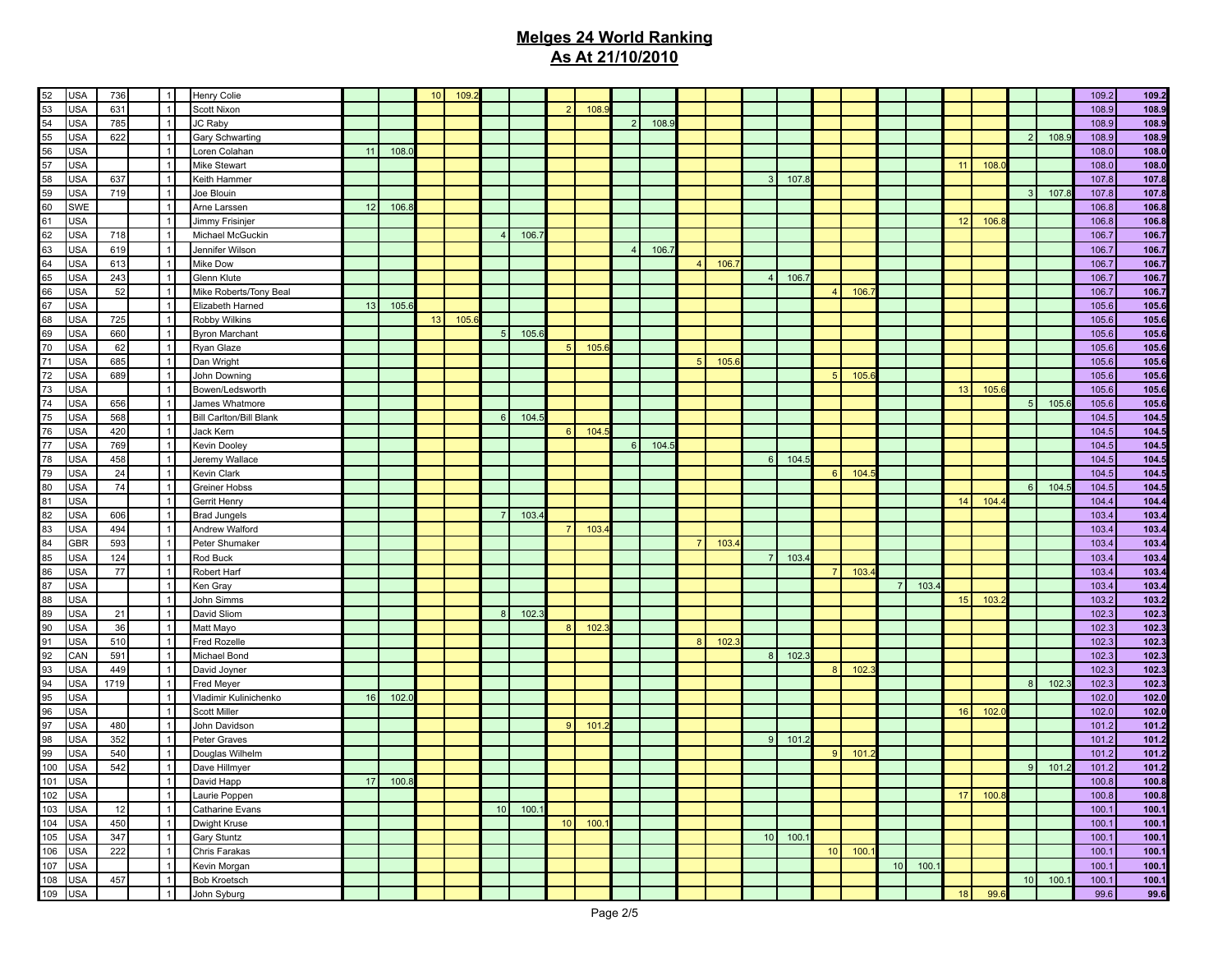|                                                      | 42  | $\vert$ 1      | Chet Osborn         |    |      |    |      | 11 | 99.0 |  |    |      |    |      |  |    |      |    |      |    |      |  | 99.0 | 99.0 |
|------------------------------------------------------|-----|----------------|---------------------|----|------|----|------|----|------|--|----|------|----|------|--|----|------|----|------|----|------|--|------|------|
|                                                      | 618 | $\overline{1}$ | Andy Robinson       |    |      |    |      |    |      |  |    |      | 11 | 99.0 |  |    |      |    |      |    |      |  | 99.0 | 99.0 |
|                                                      | 15  | $\overline{1}$ | J E Le Gall         |    |      |    |      |    |      |  |    |      |    |      |  | 11 | 99.0 |    |      |    |      |  | 99.0 | 99.0 |
|                                                      |     | $\overline{1}$ |                     |    |      |    |      |    |      |  |    |      |    |      |  |    |      |    |      |    |      |  |      |      |
|                                                      |     |                | John Koten          |    |      |    |      |    |      |  |    |      |    |      |  |    |      | 11 | 99.0 |    |      |  | 99.0 | 99.0 |
|                                                      |     | $\overline{1}$ | Alexis Michas       | 19 | 98.4 |    |      |    |      |  |    |      |    |      |  |    |      |    |      |    |      |  | 98.4 | 98.4 |
|                                                      |     | $\overline{1}$ | David Weinberg      |    |      |    |      |    |      |  |    |      |    |      |  |    |      |    |      | 19 | 98.4 |  | 98.4 | 98.4 |
|                                                      | 717 | $\overline{1}$ | Sean Scarborough    |    |      |    |      |    |      |  | 12 | 97.9 |    |      |  |    |      |    |      |    |      |  | 97.9 | 97.9 |
|                                                      | 300 | $\overline{1}$ | Andre Peixoto       |    |      |    |      |    |      |  |    |      |    |      |  | 12 | 97.9 |    |      |    |      |  | 97.9 | 97.9 |
|                                                      |     | $\overline{1}$ | <b>Bret Newcomb</b> | 20 | 97.2 |    |      |    |      |  |    |      |    |      |  |    |      |    |      |    |      |  | 97.2 | 97.2 |
|                                                      |     | $\overline{1}$ | Tegler/Boho         |    |      |    |      |    |      |  |    |      |    |      |  |    |      |    |      | 20 | 97.2 |  | 97.2 | 97.2 |
|                                                      |     | $\overline{1}$ | Don Holst           |    |      |    |      |    |      |  |    |      |    |      |  |    |      |    |      | 21 | 96.0 |  | 96.0 | 96.0 |
|                                                      | 720 | $\overline{1}$ | Scott Foxman        |    |      | 22 | 94.8 |    |      |  |    |      |    |      |  |    |      |    |      |    |      |  | 94.8 | 94.8 |
|                                                      | 99  | $\overline{1}$ | Kevin Lewand        |    |      |    |      |    |      |  |    |      | 15 | 94.6 |  |    |      |    |      |    |      |  | 94.6 | 94.6 |
|                                                      | 125 | $\overline{1}$ | Sean O'Connor       |    |      | 24 | 92.4 |    |      |  |    |      |    |      |  |    |      |    |      |    |      |  | 92.4 | 92.4 |
|                                                      | 397 | $\overline{1}$ | Neal Thompson       |    |      |    |      |    |      |  |    |      | 17 | 92.  |  |    |      |    |      |    |      |  | 92.4 | 92.4 |
|                                                      | 123 | $\overline{1}$ | Allan Stokes        |    |      | 25 | 91.2 |    |      |  |    |      |    |      |  |    |      |    |      |    |      |  | 91.2 | 91.2 |
|                                                      |     | $\overline{1}$ | <b>Greg Fornal</b>  |    |      |    |      |    |      |  |    |      |    |      |  |    |      | 19 | 90.2 |    |      |  | 90.2 | 90.2 |
|                                                      | 292 | $\overline{1}$ | Warren Doyle        |    |      | 26 | 90.0 |    |      |  |    |      |    |      |  |    |      |    |      |    |      |  | 90.0 | 90.0 |
|                                                      | 329 | $\overline{1}$ | James Reichel       |    |      | 27 | 88.8 |    |      |  |    |      |    |      |  |    |      |    |      |    |      |  | 88.8 | 88.8 |
|                                                      | 419 | $\overline{1}$ | Tony Stanley        |    |      | 28 | 87.6 |    |      |  |    |      |    |      |  |    |      |    |      |    |      |  | 87.6 | 87.6 |
|                                                      | 78  | $\overline{1}$ | Marc Bailey         |    |      | 29 | 86.  |    |      |  |    |      |    |      |  |    |      |    |      |    |      |  | 86.4 | 86.4 |
|                                                      | 415 | $\overline{1}$ | Chris Kalinski      |    |      | 30 | 85.2 |    |      |  |    |      |    |      |  |    |      |    |      |    |      |  | 85.2 | 85.2 |
|                                                      |     |                |                     |    |      |    |      |    |      |  |    |      |    |      |  |    |      |    |      |    |      |  |      |      |
|                                                      |     |                |                     |    |      |    |      |    |      |  |    |      |    |      |  |    |      |    |      |    |      |  |      |      |
|                                                      |     |                |                     |    |      |    |      |    |      |  |    |      |    |      |  |    |      |    |      |    |      |  |      |      |
|                                                      |     |                |                     |    |      |    |      |    |      |  |    |      |    |      |  |    |      |    |      |    |      |  |      |      |
|                                                      |     |                |                     |    |      |    |      |    |      |  |    |      |    |      |  |    |      |    |      |    |      |  |      |      |
|                                                      |     |                |                     |    |      |    |      |    |      |  |    |      |    |      |  |    |      |    |      |    |      |  |      |      |
|                                                      |     |                |                     |    |      |    |      |    |      |  |    |      |    |      |  |    |      |    |      |    |      |  |      |      |
|                                                      |     |                |                     |    |      |    |      |    |      |  |    |      |    |      |  |    |      |    |      |    |      |  |      |      |
|                                                      |     |                |                     |    |      |    |      |    |      |  |    |      |    |      |  |    |      |    |      |    |      |  |      |      |
|                                                      |     |                |                     |    |      |    |      |    |      |  |    |      |    |      |  |    |      |    |      |    |      |  |      |      |
|                                                      |     |                |                     |    |      |    |      |    |      |  |    |      |    |      |  |    |      |    |      |    |      |  |      |      |
|                                                      |     |                |                     |    |      |    |      |    |      |  |    |      |    |      |  |    |      |    |      |    |      |  |      |      |
|                                                      |     |                |                     |    |      |    |      |    |      |  |    |      |    |      |  |    |      |    |      |    |      |  |      |      |
|                                                      |     |                |                     |    |      |    |      |    |      |  |    |      |    |      |  |    |      |    |      |    |      |  |      |      |
|                                                      |     |                |                     |    |      |    |      |    |      |  |    |      |    |      |  |    |      |    |      |    |      |  |      |      |
|                                                      |     |                |                     |    |      |    |      |    |      |  |    |      |    |      |  |    |      |    |      |    |      |  |      |      |
|                                                      |     |                |                     |    |      |    |      |    |      |  |    |      |    |      |  |    |      |    |      |    |      |  |      |      |
|                                                      |     |                |                     |    |      |    |      |    |      |  |    |      |    |      |  |    |      |    |      |    |      |  |      |      |
|                                                      |     |                |                     |    |      |    |      |    |      |  |    |      |    |      |  |    |      |    |      |    |      |  |      |      |
|                                                      |     |                |                     |    |      |    |      |    |      |  |    |      |    |      |  |    |      |    |      |    |      |  |      |      |
|                                                      |     |                |                     |    |      |    |      |    |      |  |    |      |    |      |  |    |      |    |      |    |      |  |      |      |
|                                                      |     |                |                     |    |      |    |      |    |      |  |    |      |    |      |  |    |      |    |      |    |      |  |      |      |
|                                                      |     |                |                     |    |      |    |      |    |      |  |    |      |    |      |  |    |      |    |      |    |      |  |      |      |
|                                                      |     |                |                     |    |      |    |      |    |      |  |    |      |    |      |  |    |      |    |      |    |      |  |      |      |
|                                                      |     |                |                     |    |      |    |      |    |      |  |    |      |    |      |  |    |      |    |      |    |      |  |      |      |
|                                                      |     |                |                     |    |      |    |      |    |      |  |    |      |    |      |  |    |      |    |      |    |      |  |      |      |
|                                                      |     |                |                     |    |      |    |      |    |      |  |    |      |    |      |  |    |      |    |      |    |      |  |      |      |
|                                                      |     |                |                     |    |      |    |      |    |      |  |    |      |    |      |  |    |      |    |      |    |      |  |      |      |
|                                                      |     |                |                     |    |      |    |      |    |      |  |    |      |    |      |  |    |      |    |      |    |      |  |      |      |
|                                                      |     |                |                     |    |      |    |      |    |      |  |    |      |    |      |  |    |      |    |      |    |      |  |      |      |
|                                                      |     |                |                     |    |      |    |      |    |      |  |    |      |    |      |  |    |      |    |      |    |      |  |      |      |
|                                                      |     |                |                     |    |      |    |      |    |      |  |    |      |    |      |  |    |      |    |      |    |      |  |      |      |
|                                                      |     |                |                     |    |      |    |      |    |      |  |    |      |    |      |  |    |      |    |      |    |      |  |      |      |
|                                                      |     |                |                     |    |      |    |      |    |      |  |    |      |    |      |  |    |      |    |      |    |      |  |      |      |
|                                                      |     |                |                     |    |      |    |      |    |      |  |    |      |    |      |  |    |      |    |      |    |      |  |      |      |
| 160<br>161<br>162<br>163<br>164<br>165<br>166<br>167 |     |                |                     |    |      |    |      |    |      |  |    |      |    |      |  |    |      |    |      |    |      |  |      |      |
|                                                      |     |                |                     |    |      |    |      |    |      |  |    |      |    |      |  |    |      |    |      |    |      |  |      |      |
|                                                      |     |                |                     |    |      |    |      |    |      |  |    |      |    |      |  |    |      |    |      |    |      |  |      |      |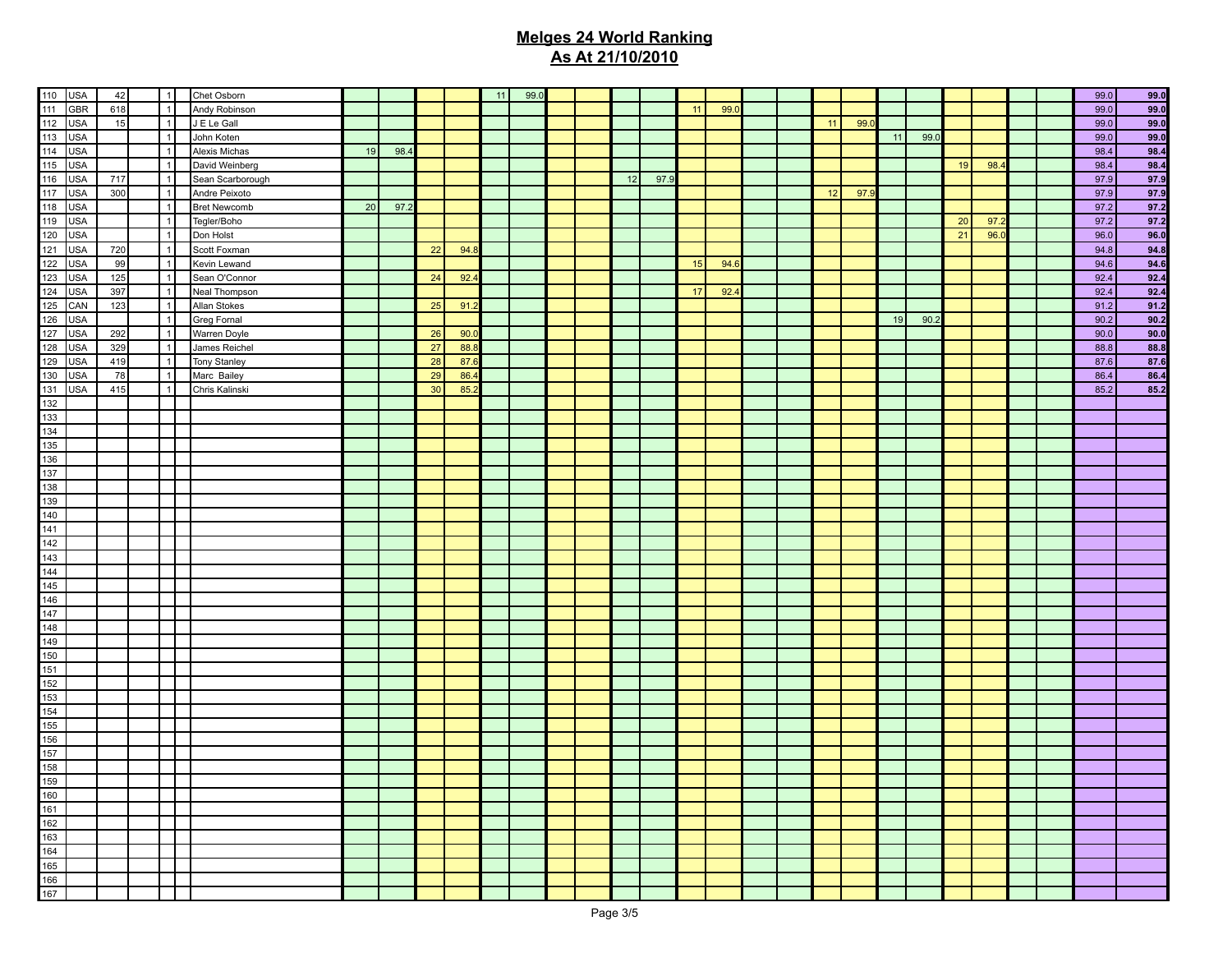| 218<br>219<br>220<br>221<br>222<br>223<br>224<br>225 |  |  |  |  |  |  |  |  |  |  |  |  |  |  |
|------------------------------------------------------|--|--|--|--|--|--|--|--|--|--|--|--|--|--|
|                                                      |  |  |  |  |  |  |  |  |  |  |  |  |  |  |
|                                                      |  |  |  |  |  |  |  |  |  |  |  |  |  |  |